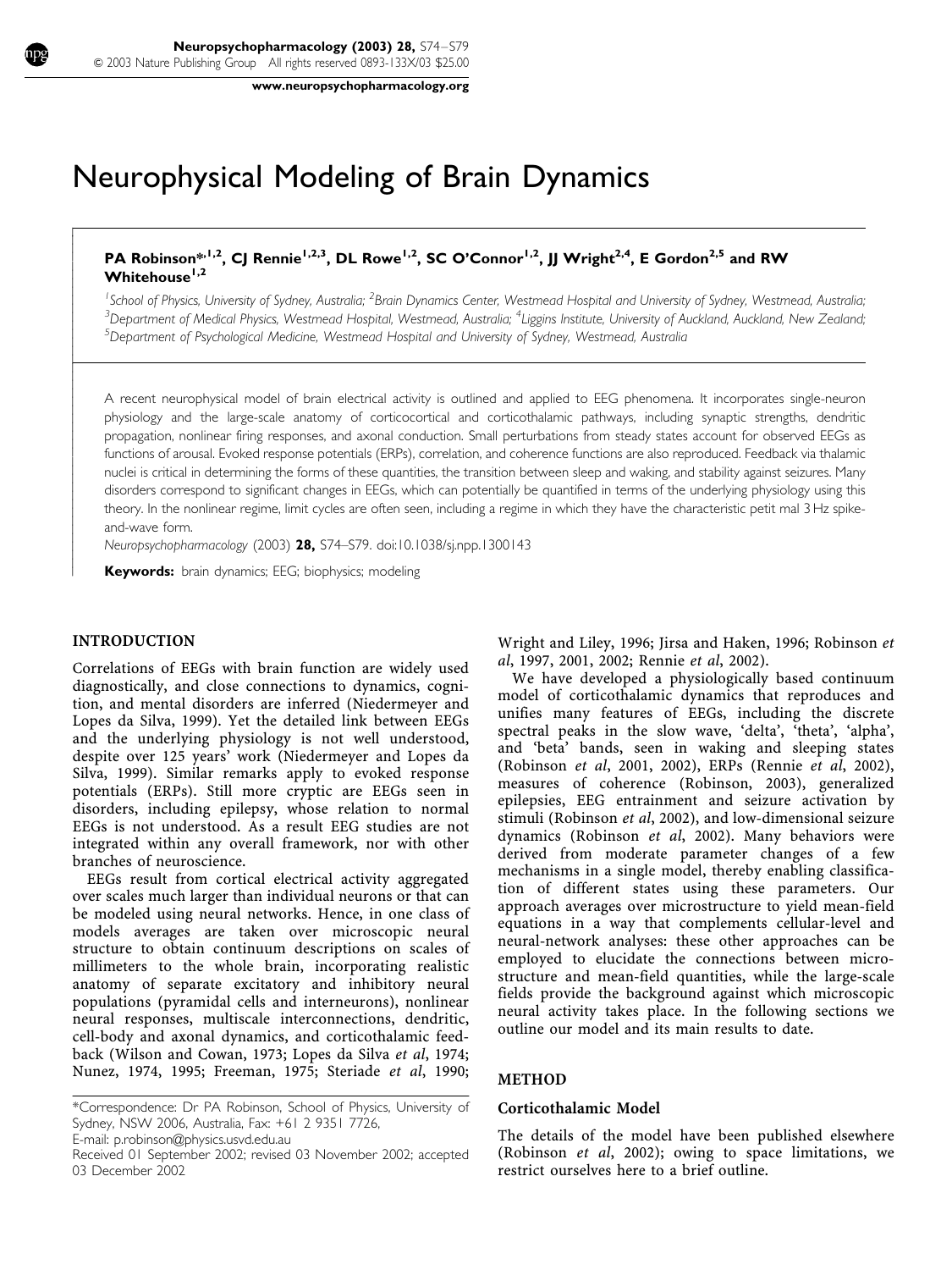The first feature incorporated is the neural response to the cell-body potential. Mean firing rates  $Q_a$  of excitatory  $(a = e)$  and inhibitory  $(a = i)$  neurons are nonlinearly related to mean potentials  $V_a$  by  $Q_a(\mathbf{r}, t) = \sum [V_a(\mathbf{r}, t)]$ , where  $\Sigma$  is a sigmoidal function that increases from 0 to Q as  $V_a$ increases from  $-\infty$  to  $+\infty$ . We use

$$
\Sigma[V_a(\mathbf{r}, t)] = Q[1 + \exp\{-[V_a(\mathbf{r}, t) - \theta]/\sigma'\}]^{-1}, \quad (1)
$$

where  $\theta$  is the mean neural firing threshold and  $\sigma' \pi / \sqrt{3}$  is its standard deviation.

The potential  $V_a$  results after dendritic inputs have been filtered and smeared out in time while passing through the dendritic tree, then summed. It obeys a differential equation (Robinson et al, 1997, 2001)

$$
D_{\alpha}V_{a}(\mathbf{r},t) = v_{ae}\phi_{e}(\mathbf{r},t) + v_{ai}\phi_{i}(\mathbf{r},t) + v_{as}\phi_{s}(\mathbf{r},t - t_{0}/2),
$$
\n(2)

$$
D_{\alpha} = \frac{1}{\alpha \beta} \frac{d^2}{dt^2} + \left(\frac{1}{\alpha} + \frac{1}{\beta}\right) \frac{d}{dt} + 1, \tag{3}
$$

where  $\beta$  and  $\alpha$  are the inverse rise and decay times of the cell-body potential produced by an impulse at a dendritic synapse and  $\beta \approx 4\alpha$ . The right-hand side of (2) involves contributions from  $\phi_{ei}$ , from other cortical neurons, and inputs  $\phi_s$  from thalamic relay nuclei, delayed by a time  $t_0/2$ required for signals to propagate from thalamus to cortex. In (2)  $v_{ab} = N_{ab} s_b$ , where  $N_{ab}$  is the mean number of synapses from neurons of type  $b = e$ , *i*, *s* to type  $a = e$ , *i* and  $s<sub>b</sub>$  is the strength of the response to a unit signal from neurons of type b.

Each part of the corticothalamic system produces a field  $\phi_a$  of pulses that travels at  $v = 10 \text{ m s}^{-1}$  and obeys a damped wave equation (Robinson et al, 1997, 2001):

$$
\left(\frac{1}{\gamma_a^2}\frac{d^2}{dt^2} + \frac{2}{\gamma_\alpha}\frac{d}{dt} + 1 - r_a^2 \nabla^2\right) \phi_a(r, t) = \Sigma \left[V_a(r, t)\right],\tag{4}
$$

where  $\gamma_a = v/r_a$  and  $r_a$  is the mean range of axons a. If intracortical connectivities are proportional to the numbers of synapses involved,  $V_i = V_e$  and  $Q_i = Q_e$  (Wright and Liley, 1996; Robinson et al, 2001), which let us concentrate on excitatory quantities. The smallness of  $r_i$  also lets us set  $\gamma_i \approx \infty$  (Robinson *et al*, 1997).

The model incorporates corticothalamic connectivities and thalamic nonlinearities. Figure 1 shows the connectivities considered, including the thalamic reticular nucleus that inhibits relay nuclei. The latter relay external stimuli  $\phi_n$ to the cortex as well as corticothalamic feedback. The cellbody potentials then satisfy

$$
D_{\alpha}V_c(\mathbf{r},t) = v_{ce}\phi_e(\mathbf{r},t-t_0/2) + v_{cs}\phi_s(\mathbf{r},t) + v_{cr}\phi_r(\mathbf{r},t) + v_{cn}\phi_n(\mathbf{r},t),
$$
\n(5)

where there is a delay  $t_0/2$  for signals to travel from cortex to thalamus,  $c = r$ , s,  $v_{cc} = v_{rn} = 0$ , and  $\phi_c(\mathbf{r}, t) = \Sigma [V_c(\mathbf{r}, t)]$ (Robinson et al, 2001) applies because the small size of the thalamic nuclei enables us to assume  $\gamma_c \approx \infty$  and  $r_c \approx 0$  in (4).

Our model has 15 parameters: Q,  $\theta$ ,  $\sigma'$   $\alpha$ ,  $\beta$ ,  $\gamma_e$ ,  $t_0$ ,  $v_{ee}$ ,  $v_{ei}$ ,  $v_{es}$ ,  $v_{se}$ ,  $v_{sn}$ ,  $v_{sn}\phi_n$ ,  $v_{re}$ , and  $v_{rs}$ , enough to allow realistic representation of the anatomy and physiology, but few enough to yield useful interpretations. The parameters are approximately known from the experiment (Robinson et al, 2001, 2002), leading to the nominal values in Table 1, which



Figure I Schematic of corticothalamic interactions, showing the locations ab at which  $v_{ab}$  and  $G_{ab}$  act.

**Table I** Nominal Parameters from Robinson et al (2002)

| Quantity                       | <b>Nominal</b>   | Unit                                                    |
|--------------------------------|------------------|---------------------------------------------------------|
|                                | 250              | $s^{-1}$                                                |
| $\frac{Q}{\theta}$             | 15               | mV                                                      |
| $\sigma'$                      | 3.3              |                                                         |
| $\gamma_e$                     | 100              | $\begin{array}{c}\nmV \\ s^{-1} \\ s^{-1}\n\end{array}$ |
| $\alpha = \beta/4$             | 50               |                                                         |
| $t_0$                          | 80               | ms                                                      |
| $v_{ee}$ , $v_{es}$ , $v_{se}$ | 1.2              | mVs                                                     |
| $-v_{ei}$                      | $\overline{1.8}$ | mVs                                                     |
| $-v_{sr}$                      | 0.8              | mVs                                                     |
| $v_{sn}\phi_n$                 | $\overline{1.0}$ | mVs                                                     |
| $v_{re}$                       | 0.4              | mVs                                                     |
| $v_{rs}$                       | 0.2              | mVs                                                     |

are indicative only—some vary severalfold between individuals, arousal states, and disorders. We use only values compatible with physiology.

#### RESULTS

#### Steady States, Linear Waves, and Stability

Setting all derivatives to zero in (3) and (4) yields steady states when the system is driven by a constant, uniform mean stimulus level  $\phi_n$ . The equations are easily solved numerically, yielding a single low- $\phi_e$  solution, which corresponds to a normal state.

Small perturbations of steady states allow use of linear analysis. A stimulus  $\phi_n(\mathbf{k}, \omega)$  of angular frequency  $\omega$  and wave vector **k** has the transfer function to  $\phi_e(\mathbf{k}, \omega)$ :

$$
\frac{\phi_e(\mathbf{k},\omega)}{\phi_n(\mathbf{k},\omega)} = \frac{G_{es}L}{1 - G_{ei}L} \frac{G_{sn}L e^{i\omega t_0/2}}{1 - S_r L^2} \frac{1}{q^2 r_e^2 + k^2 r_e^2},\tag{6}
$$

$$
q^{2}r_{e}^{2} = (1 - i\omega/\gamma_{e})^{2} - \frac{L}{1 - G_{ei}L} \left[ G_{ee} + \frac{(S_{d} + S_{i}L)L}{1 - S_{r}L^{2}} e^{i\omega t_{0}} \right],
$$
 (7)

$$
G_{ab} = (\bar{\phi}_a/\sigma')(1 - \bar{\phi}_a/Q)v_{ab}, \qquad (8)
$$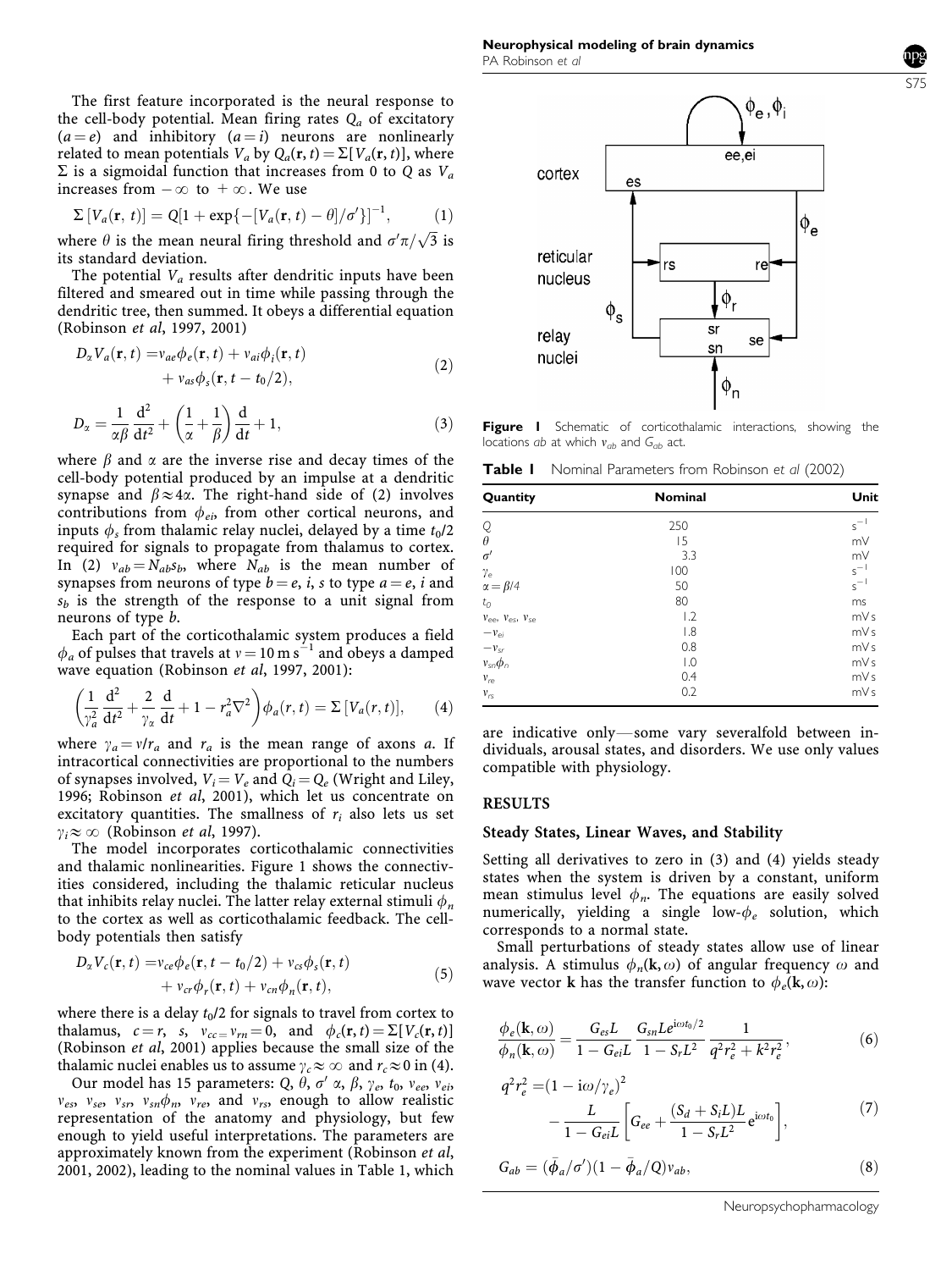where  $L = (1 - i\omega/\alpha)^{-1}(1 - i\omega/\beta)^{-1}$  and  $\bar{\phi}_a$  is the steadystate value of  $\phi_a$ . This function is the cortical excitatory response per unit external stimulus, and encapsulates the relative phase via its complex value (Robinson et al, 2001; Rennie et al, 2002); it is the key to linear properties of the system. The gain  $G_{ab}$  is the differential output produced by neurons  $a$  per unit input from neurons  $b$ , and the static gains for loops in Figure 1 are  $S_d = G_{es}G_{se}$  for feedback via relay nuclei only,  $S_i = G_{es} G_{sr} G_{re}$  for the loop through reticular and relay nuclei, and  $S_r = G_{sr}G_{rs}$  for the intrathalamic loop.

Waves obey the dispersion relation  $q^2(\omega) + k^2 = 0$ , with instability boundaries where this equation is satisfied for real  $\omega$  (Robinson et al, 1997, 2001). In most circumstances, waves with  $k = 0$  (ie spatially uniform) are the most unstable (Robinson et al, 1997), and it is found that only the first few (ie lowest frequency) spectral resonances can become unstable. Analysis for realistic parameter ranges finds just four  $k = 0$  instabilities, leading to global nonlinear dynamics (Robinson *et al*, 2002): (a) Slow-wave instability ( $f \approx 0$ ) that leads to a low frequency spike-wave limit cycle. (b) Theta instability, which saturates in a nonlinear limit cycle near 3 Hz (see Figure 2(a), where  $t_0 = 0.2$  s for clarity, giving a frequency nearer 2 Hz (see below)), with a spike-wave form unless its parameters are close to the instability boundary. (c) Spindle instability at  $\omega \approx (\alpha \beta)^{1/2}$  (see Figure 2, in the alpha band for physiological  $\alpha$  and  $\beta$ , leading to a limit cycle near 10 Hz. (d) Alpha instability giving a limit cycle near 10 Hz, with a waveform like in Figure 2(b).

The occurrence of only a few instabilities, at low frequencies, enables the state and physical stability of the brain to be parameterized in a 3D space with axes

$$
x = G_{ee}/(1 - G_{ei}), \tag{9}
$$

$$
y = (S_d + S_i) / [(1 - S_r)(1 - G_{ei})],
$$
\n(10)

$$
z = -S_r \alpha \beta / (\alpha + \beta)^2, \qquad (11)
$$



Figure 2 Sample time series from the model in regimes corresponding to (a) theta instability and (b) spindle instability.

 $1.0$ spindle alpha theta  $-1.0$ slow wave

Figure 3 Stability zone for nominal parameters in Table 1, except  $\alpha = 60 \,\mathrm{s}^{-1}$ . The surface is shaded according to instability, as labeled (dark  $gray =$  spindle, light gray at right  $=$  alpha, light gray at left  $=$  theta), with the front right face left transparent as it corresponds to a slow-wave instability. Approximate locations are shown of EO, EC, S1, S2, S4, REM (R), anesthesia (A), and alpha coma (C) states, petit mal onset (P), and the parameters in Table 1 (T), with each state located at the top of its bar, whose  $x-y$  coordinates can be read from the grid.

which parameterize cortical, corticothalamic, and thalamic stability, respectively (Robinson et al, 2002). In terms of these quantities, the brain occupies a stability zone illustrated in Figure 3. The back is at  $x = 0$  and the base at  $z = 0$ . A pure spindle instability occurs at  $z = 1$ , which couples to the alpha instability on the upper boundaries, with spindle dominating at top and left, and alpha at right. At small z the left surface is defined by a theta instability. The front right surface corresponds to slow-wave instability and follows the plane  $x+y=1$  to  $y=y_c\approx -0.2$ . The boundaries correspond to onsets of generalized seizures (Robinson et al, 2002).

#### Spectra, Evoked Potentials, and Coherence

The EEG frequency spectrum is obtained by squaring the modulus of  $\phi_e$  and integrating over

$$
P(\omega) = \int |\phi_e(\mathbf{k}, \,\omega)|^2 d^2 \mathbf{k}.\tag{12}
$$

Figure 4 shows excellent agreement with observed spectra if is white noise in space and time, including occurence of alpha and beta rhythms at frequencies  $f \approx 1/t_0$ ,  $2/t_0$ , and the asymptotic low- and high-frequency behaviors; key differences between waking and sleep spectra can also be reproduced (see below and Robinson et al, 2001). The low-frequency 1/f behavior is a signature of edge-of-stability dynamics, which allow complex behavior (Robinson et al, 1997, 2001). To test our model and estimate some of its parameters, we fitted its linear spectrum to 103 normal adults' eyes-closed (EC) and eyes-open (EO) spectra (Robinson et al, 2002). This yielded mean parameters near those in Table 1.

A 1D wave-number spectrum results if one integrates  $|\phi_e(\mathbf{k}, \omega)|^2$  over one component of **k**:

$$
P(k_x, \omega) = |\phi_e(k_x, k_y, \omega)|^2 dk_y.
$$
 (13)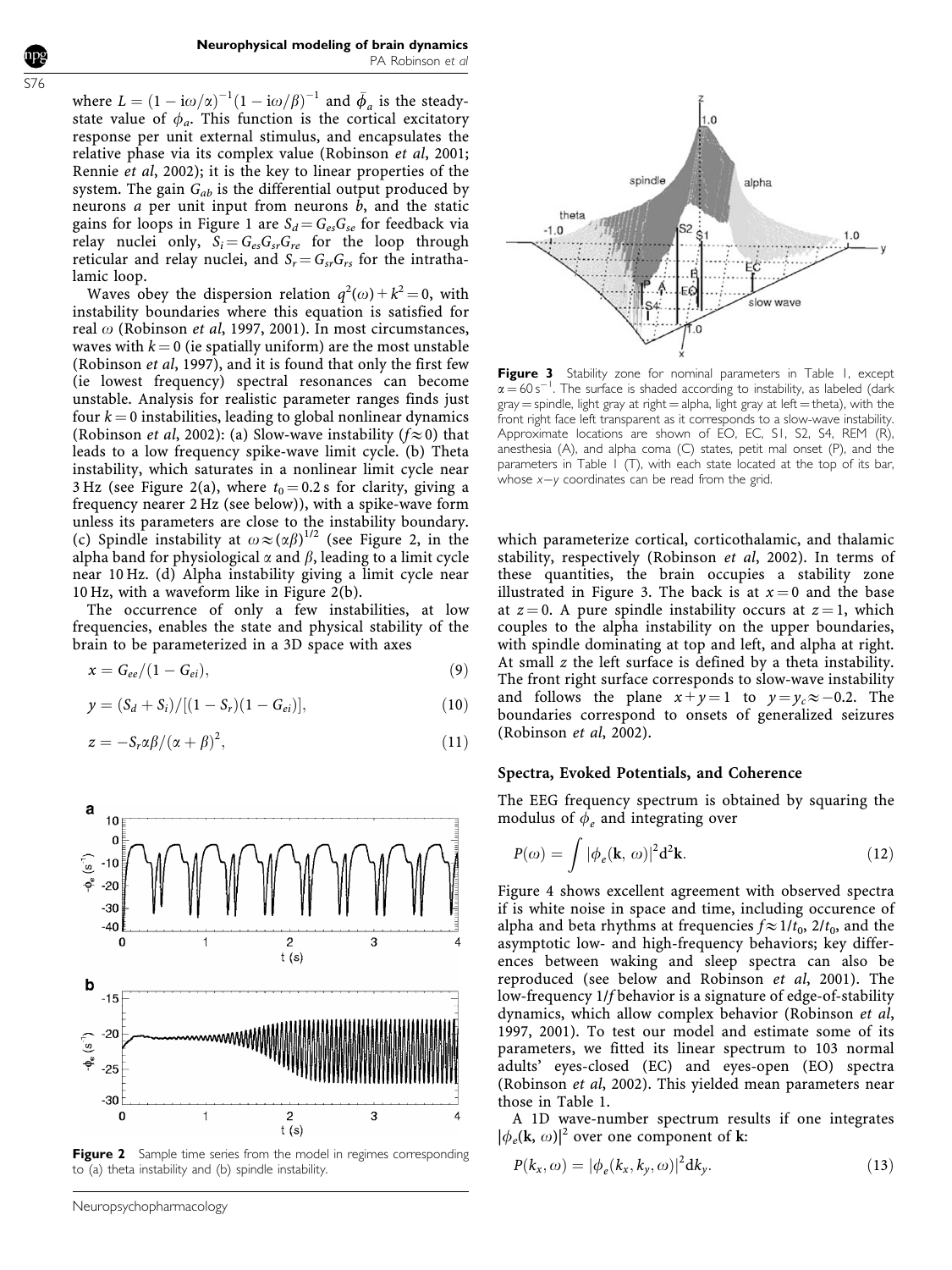

Figure 4 Example spectra (solid) and fits (dashed) from a typical subject in EO and EC states.

We find that this spectrum is flat at small  $k_x$ , then approximates a power law, with  $P(k_x, \omega) \sim \widetilde{k}_x^{-g(\omega)}$ . Figure 5 compares the exponent with EC data from Shaw (1991), showing excellent agreement for physiologically realistic parameters, except at  $f \sim 5$  Hz, where the data are affected by phase distortions (Shaw 1991). In particular, spectral steepenings at resonances are reproduced.

The inverse Fourier transform of (6) gives the ERP that results from an impulse stimulus. Initial work shows that the result agrees well with the experiment (Rennie et al, 2002), as illustrated by the example of a background (as opposed to target, in an oddball paradigm) ERP in Figure 6. Significantly, the model parameters used are essentially the

Neurophysical modeling of brain dynamics PA Robinson et al



Figure 5 Wave number spectral index g vs frequency. Model results are shown solid and data are dashed.



Figure 6 Experimental (solid) and model (dashed) ERPs in response to a stimulus.

same as those that reproduce the same subject's prestimulus EEG spectrum.

The cross spectrum  $P(\mathbf{r}, \mathbf{r}', \omega)$  is the phase average of  $\phi_e$  $(\mathbf{r}, \omega)\phi_e(\mathbf{r}', \omega)$ . The coherence function is then

$$
\gamma^{2}(\mathbf{r}, \mathbf{r}', \omega) = \frac{[P(\mathbf{r}, \mathbf{r}', \omega)]^{2}}{P(\mathbf{r}, \mathbf{r}, \omega)P(\mathbf{r}', \mathbf{r}', \omega)}.
$$
(14)

Figure 7 shows that this gives good agreement with observations for model parameters close to those used in obtaining the other plots in this work (Robinson, 2002). A rise seen in  $\gamma^2$  at large  $R = |{\bf r} - {\bf r}'|$  (Nunez *et al*, 1999) is also reproduced (Robinson, 2002).

## States of Arousal

Nonseizure states lie within the stability zone in Figure 3. Detailed arguments regarding the arousal sequence, from alert to deep sleep, and including REM sleep and sleep stages 1–4 (S1–S4), constrain the relevant regions of parameter space and place this sequence as shown in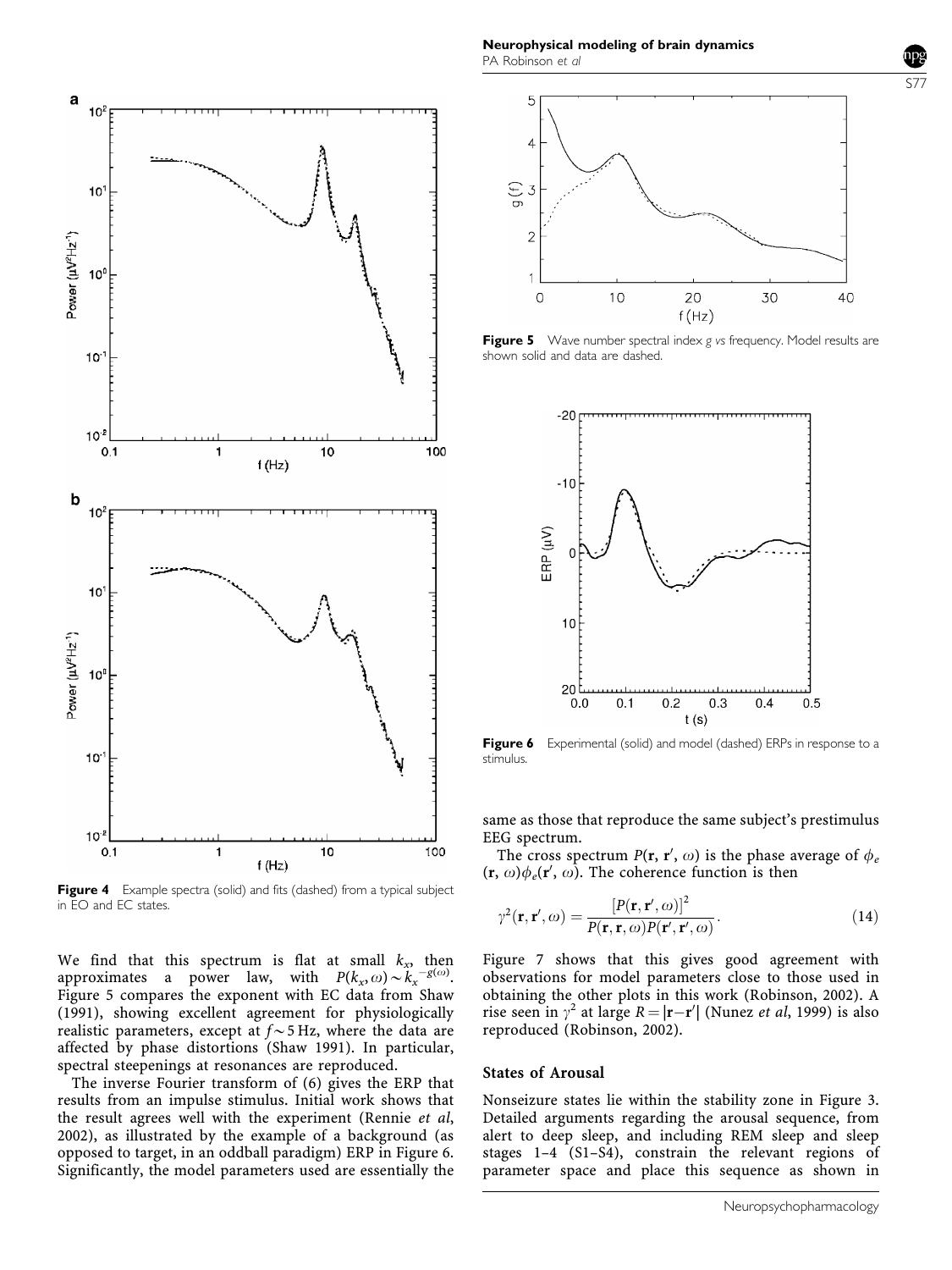

Figure 7 Model alpha-band coherence vs distance (solid) for EC conditions, compared with experimental curves.



Figure 8 Model time series at labeled points in Figure 3: (a) EO, (b) EC, (c) S2, and (d) S4.

Figure 3 (Robinson et al, 2002). States such as anesthesia can also be represented.

Figure 8 shows model time series for parameters illustrating EO, EC, S2, and S4 states, holding  $\overline{Q}$ ,  $\gamma_e$ ,  $t_0$ ,  $\beta$ /  $\alpha$ ,  $v_{ei}$ , and  $v_{sn}$  at their nominal values, and varying  $\alpha$  and the other  $v_{ab}$  only moderately. The features seen strongly resemble those of corresponding experimental data (Niedermeyer and Lopes da Silva, 1999). Known differences between EEG spectra for subjects with differing disorders enable classification of these conditions into different parts of the stability zone, while seizures correspond to departures from this zone, as discussed next.

#### Petit Mal Seizures

Petit mal is a common generalized epilepsy. Seizures are mostly seen at ages 4-20, last 5-20 s, cause loss of consciousness, and show a spike-wave cycle which starts and stops abruptly across the whole scalp (Niedermeyer and Lopes da Silva, 1999). The frequency falls from around 4 Hz to under 3 Hz in most cases, and non-REM sleep is a powerful seizure activator. Experiments show that the loops in Figure 1 are essential for petit mal, with the cortex synchronizing thalamic activity (Niedermeyer and Lopes da Silva, 1999; Steriade et al, 1990). GABA antagonists such as penicillin can start spike-wave oscillations, in some cases converting spindles to spike-wave complexes, similar to those also seen in some partial seizures (Niedermeyer and Lopes da Silva, 1999).

Our model gives an  $\approx$  3 Hz spike-wave cycle as the nonlinear stage of theta instability (Figure 2) and we conclude that this corresponds to petit mal (Robinson et al, 2002). Analysis shows that this cycle consists of a flip-flop (it alternates between two states) in the limit  $\gamma_e$ ,  $\alpha \rightarrow \infty$ , a residue of which is seen in Figure 2(a). The high- $\phi_e$  part corresponds to large  $\phi_s$  incident on the cortex as a result of low  $\phi_r$  a time  $t_0/2$  earlier and low  $\phi_e$  a time  $t_0$  earlier; the low- $\phi_e$  part corresponds to the converse, with near silence in relay nuclei, as seen experimentally. Signals make two circuits of the system before it returns to its original state, giving a period  $2t_0$ . At finite  $\alpha$ , signals traveling via the reticular nucleus are delayed by  $\approx 1/\alpha$  more than those that only pass through relay nuclei. Hence, when  $\phi_e$  flips to its upper state, there is a short period  $t_0/2$ later when  $S_d > |\overline{S_i}|$ , resulting another  $t_0/2$  later in a spike of duration  $\approx \alpha^{-1}$ . Finite  $\alpha$  and  $\gamma_e$  also round off the other side of each square wave and finite  $\alpha$  leads to damped spindle oscillations at  $\omega = (\alpha \beta)^{1/2}$ . These mechanisms accord with the experimental inferences above, and observed EEGs often show a residual flip-flop plateau in each cycle (Niedermeyer and Lopes da Silva, 1999; Robinson et al, 2002).

Estimation of the petit mal period gives  $T \approx 2t_0+6/\alpha$ +  $6/\beta + 4/\gamma_e$  (Robinson *et al*, 2002), consistent with observations and the insensitivity of T to most parameters. The main features of the waveform, apart from spindles, are found in cases with  $\beta$ ,  $\gamma_e = \infty$  but finite  $\alpha$ , which implies that the 3D system resulting in that limit contains the essential dynamics. This accords with findings that dimensions of time series of petit mal and related seizures are low (Babloyantz and Destexhe, 1986).

A typical onset point for a petit mal seizure is shown in Figure 3. Transformation of spindles into petit mal is inferred to occur by moving from the vicinity of S2 to the theta instability zone, with a rapid switch of activity from roughly 10 Hz to 3 Hz. Large values of  $\gamma_e$  favor instability,